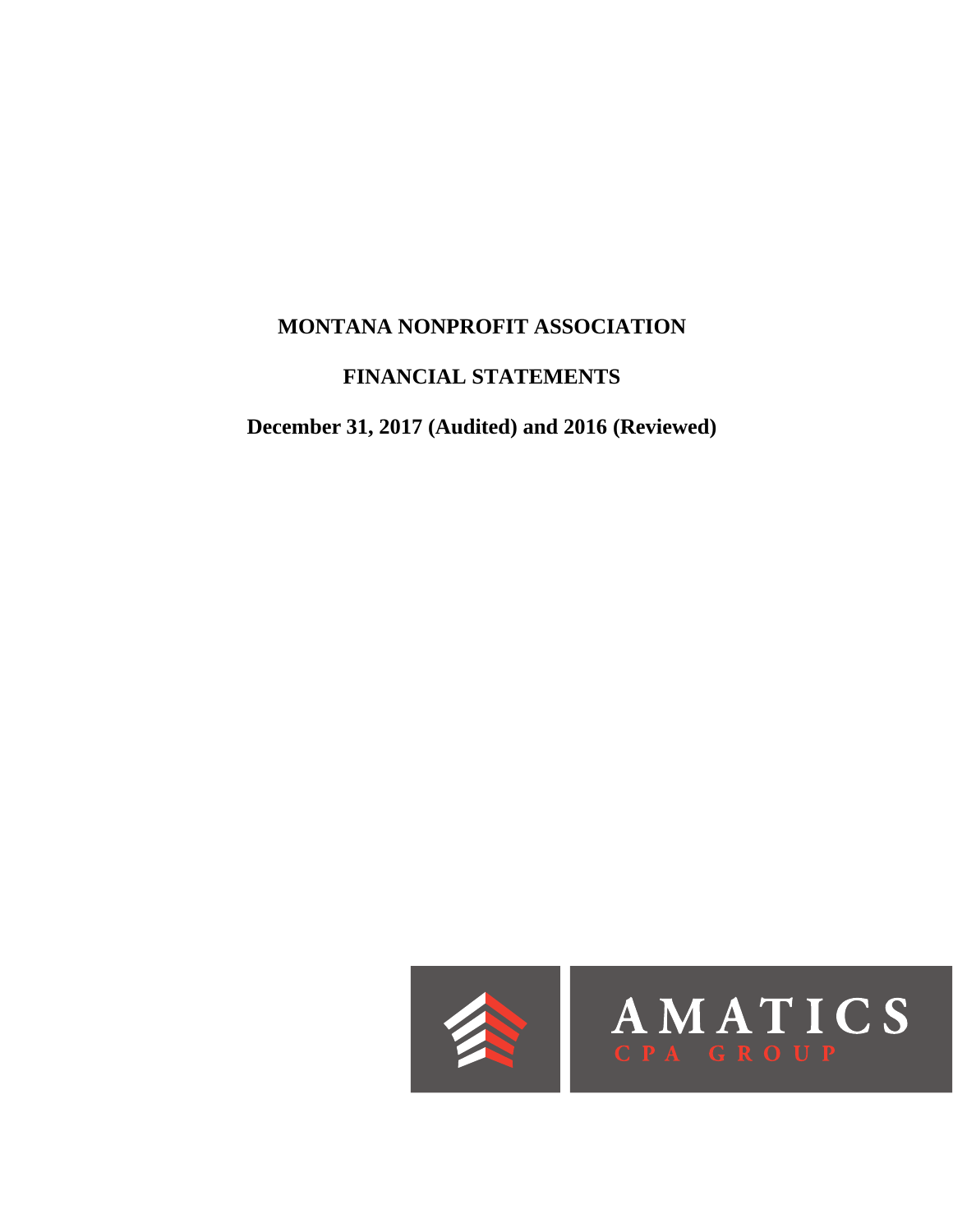## **MONTANA NONPROFIT ASSOCIATION CONTENTS**

| <b>FINANCIAL STATEMENTS</b>       | Page     |
|-----------------------------------|----------|
| Independent auditors' report      | $3 - 4$  |
| Statements of financial position  | 5        |
| Statements of activities          | 6        |
| Statements of functional expenses | 7        |
| Statements of cash flows          | 8        |
| Notes to financial statements     | $9 - 13$ |
|                                   |          |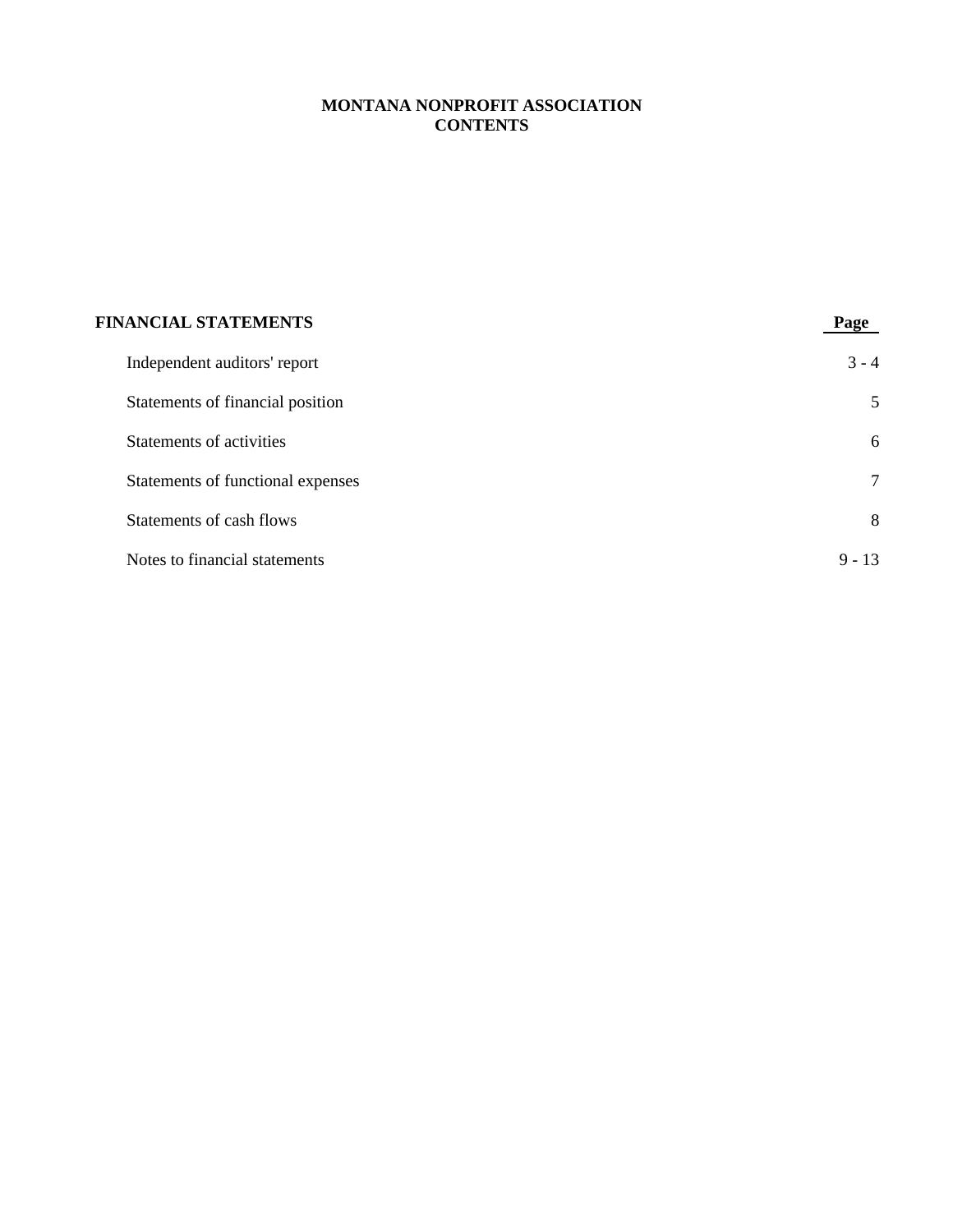

220 West Lamme St Ste 3A Bozeman, MT 59715

P. O. Box 1207 Bozeman, MT 59771

P 406.404.1925 F 406.404.1926

## **INDEPENDENT AUDITORS' REPORT**

Board of Directors Montana Nonprofit Association Helena, MT

We have audited the accompanying financial statements of Montana Nonprofit Association (a nonprofit organization), which comprise the statement of financial position as of December 31, 2017, and the related statements of activities, functional expenses, and cash flows for the year then ended, and the related notes to the financial statements.

## **Management's Responsibility for the Financial Statements**

Management is responsible for the preparation and fair presentation of the financial statements in accordance with accounting principles generally accepted in the United States of America; this includes the design, implementation, and maintenance of internal control relevant to the preparation and fair presentation of financial statements that are free from material misstatement, whether due to fraud or error.

## **Auditors' Responsibility**

Our responsibility is to express an opinion on these financial statements based on our audit. We conducted our audit in accordance with auditing standards generally accepted in the United States of America. Those standards require that we plan and perform the audit to obtain reasonable assurance about whether the financial statements are free from material misstatement.

An audit involves performing procedures to obtain audit evidence about the amounts and disclosures in the financial statements. The procedures selected depend on the auditors' judgment, including the assessment of the risks of material misstatement of the financial statements, whether due to fraud or error. In making those risk assessments, the auditor considers internal control relevant to the entity's preparation and fair presentation of the financial statements in order to design audit procedures that are appropriate in the circumstances, but not for the purpose of expressing an opinion on the effectiveness of the entity's internal control. Accordingly, we express no such opinion. An audit also includes evaluating the appropriateness of accounting policies used and the reasonableness of significant accounting estimates made by management, as well as evaluating the overall presentation of the financial statements.

We believe that the audit evidence we have obtained is sufficient and appropriate to provide a basis for our audit opinion.

## **Opinion**

In our opinion, the financial statements referred to above present fairly, in all material respects, the financial position of Montana Nonprofit Association as of December 31, 2017, and the changes in its net assets and its cash flows for the year then ended in accordance with accounting principles generally accepted in the United States of America.

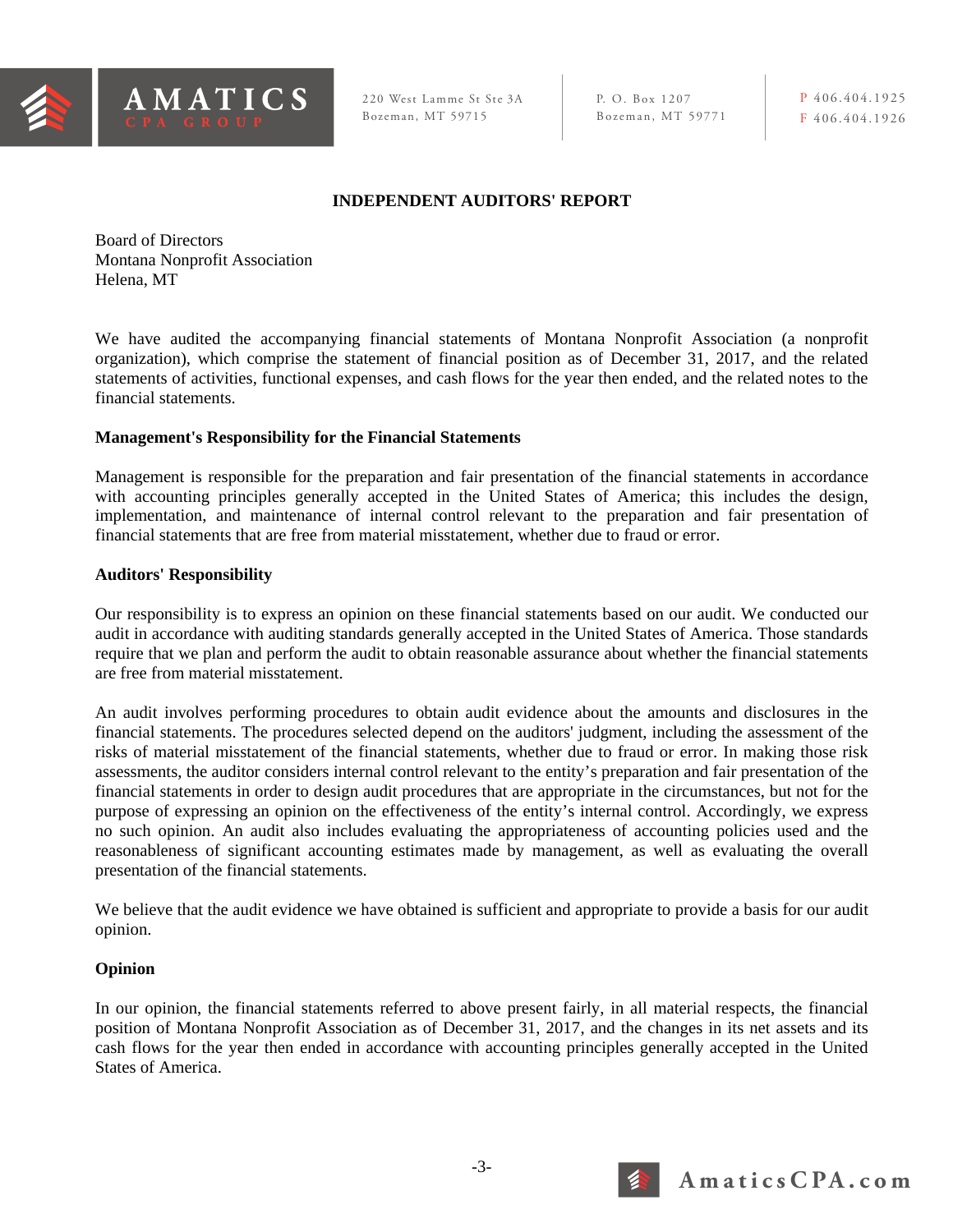## **Prior Period Financial Statements**

The 2016 financial statements were reviewed by us, and our report thereon, dated August 22, 2017, stated we were not aware of any material modifications that should be made to those financial statements for them to be in conformity with accounting principles generally accepted in the United States of America. However, a review is substantially less in scope than an audit and does not provide a basis for the expression of an opinion on the financial statements.

## *Amatics CPA Group*

Bozeman, Montana May 8, 2018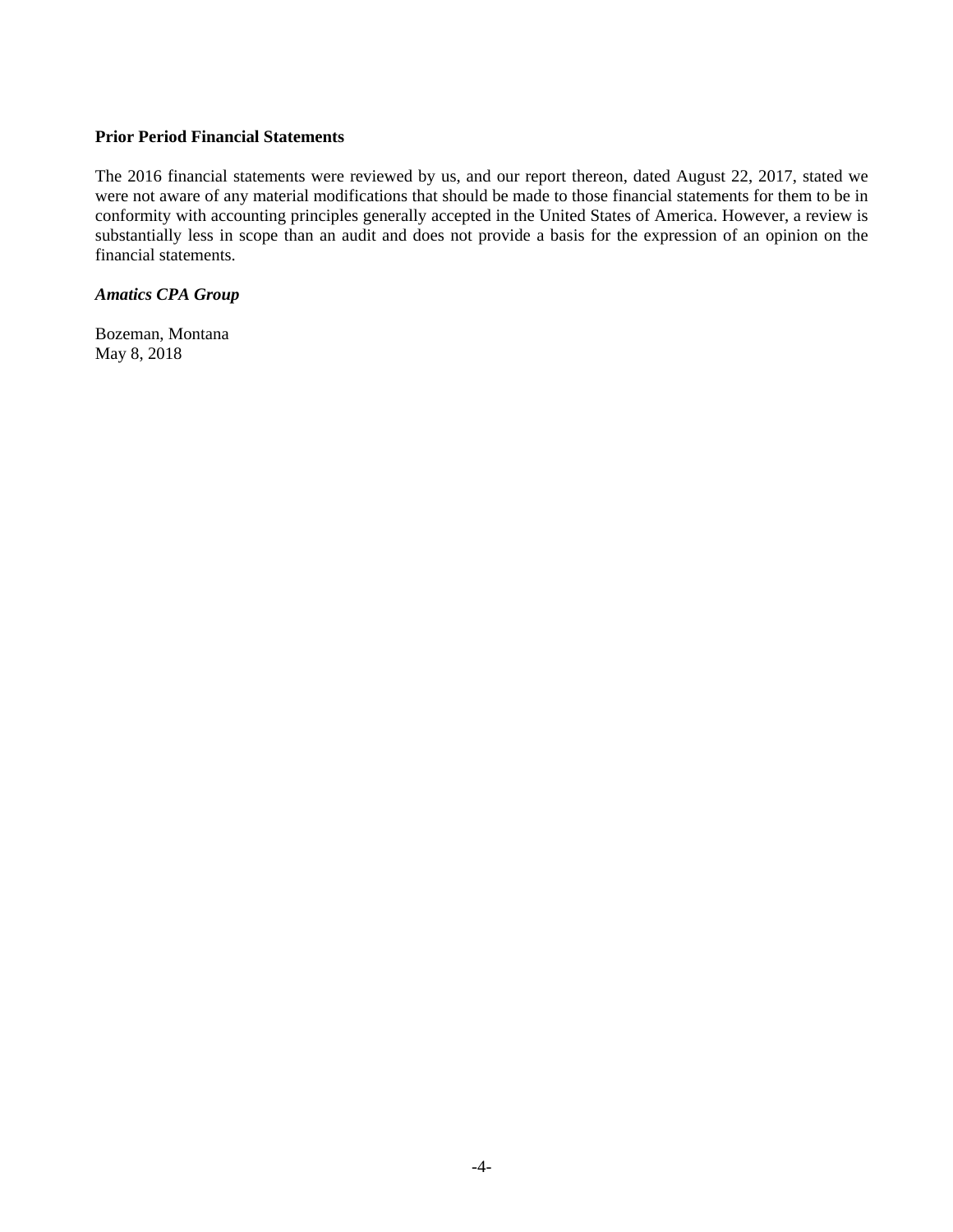## **MONTANA NONPROFIT ASSOCIATION STATEMENTS OF FINANCIAL POSITION December 31, 2017 and 2016**

|                                                |                   | December 31        |
|------------------------------------------------|-------------------|--------------------|
|                                                | 2017<br>(Audited) | 2016<br>(Reviewed) |
| <b>ASSETS</b>                                  |                   |                    |
| <b>CURRENT ASSETS</b>                          |                   |                    |
| Cash and cash equivalents                      | \$<br>31,774      | \$<br>32,035       |
| Grants receivable, current                     | 85,500            | 40,000             |
| Accounts receivable                            | 27,421            | 19,305             |
| Prepaid expenses                               | 368               | 2,778              |
| Total current assets                           | 145,063           | 94,118             |
| <b>FIXED ASSETS</b>                            |                   |                    |
| Property and equipment                         | 84,840            | 77,038             |
| Less accumulated depreciation and amortization | (61, 327)         | (52, 875)          |
| Total fixed assets                             | 23,513            | 24,163             |
| <b>OTHER ASSETS</b>                            |                   |                    |
| Investments                                    |                   | 690                |
| Refundable unemployment reserve                | 6,030             | 5,030              |
| Grants receivable, long term                   | 29,609            | 14,140             |
| Total other assets                             | 35,639            | 19,860             |
| Total assets                                   | 204,215<br>\$     | 138,141<br>\$      |
| <b>LIABILITIES AND NET ASSETS</b>              |                   |                    |
| <b>CURRENT LIABILITIES</b>                     |                   |                    |
| Accounts payable                               | \$<br>261         | \$<br>5,380        |
| Accrued payroll liabilities                    | 36,781            | 25,770             |
| Deferred revenue                               | 48,660            | 48,343             |
| Total current liabilities                      | 85,702            | 79,493             |
| <b>NET ASSETS</b>                              |                   |                    |
| Unrestricted                                   | 1,713             | 677                |
| Temporarily restricted                         | 116,800           | 57,971             |
| Total net assets                               | 118,513           | 58,648             |
| Total liabilities and net assets               | \$<br>204,215     | \$<br>138,141      |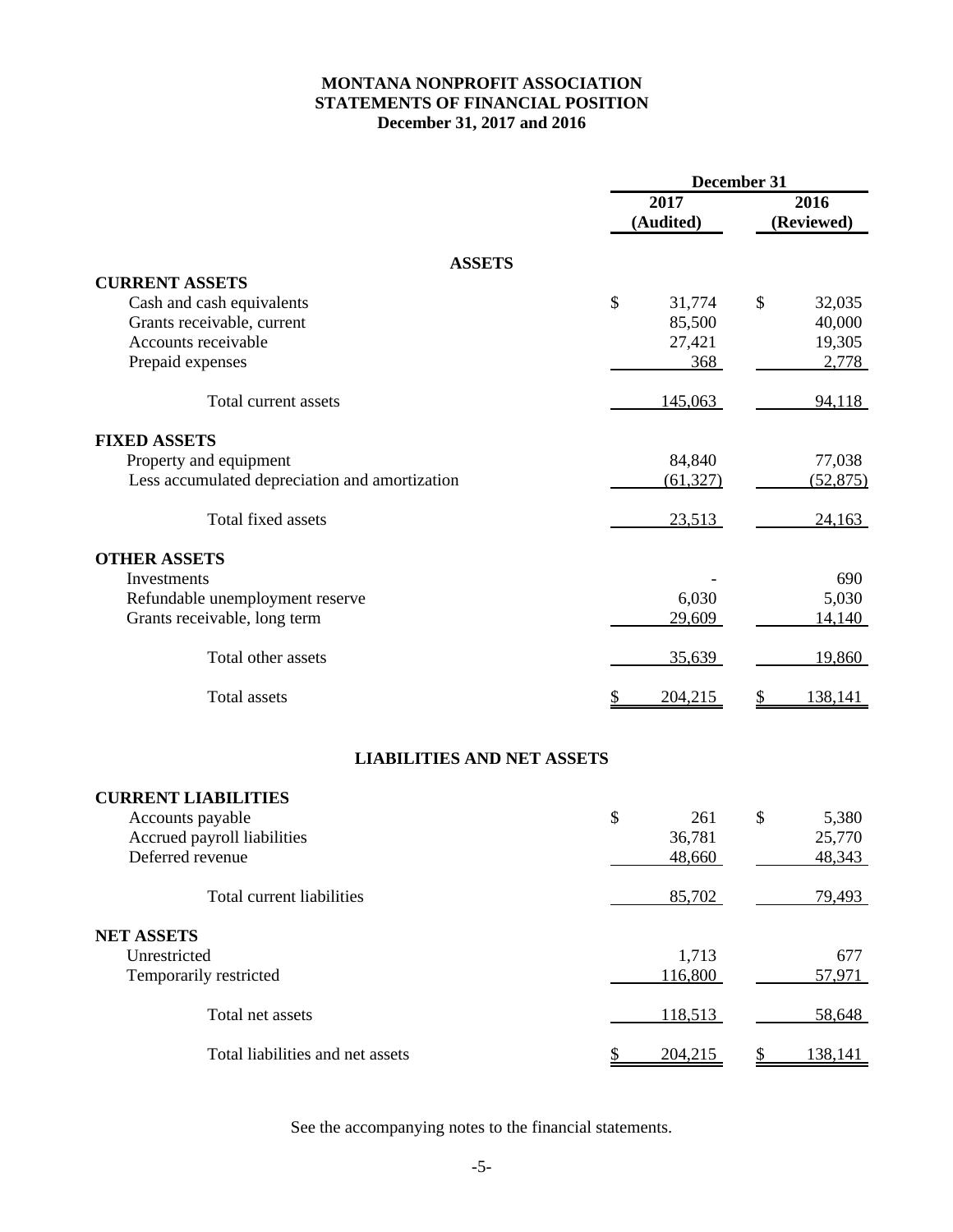## **MONTANA NONPROFIT ASSOCIATION STATEMENTS OF ACTIVITIES Years ended December 31, 2017 and 2016**

|                                  | 2017<br>(Audited) |                                                                                |                    |    |         |     | 2016<br>(Reviewed) |
|----------------------------------|-------------------|--------------------------------------------------------------------------------|--------------------|----|---------|-----|--------------------|
|                                  |                   | <b>Temporarily</b><br><b>Restricted</b><br><b>Unrestricted</b><br><b>Total</b> |                    |    |         |     | <b>Total</b>       |
| <b>REVENUE AND SUPPORT</b>       |                   |                                                                                |                    |    |         |     |                    |
| Nonprofit member dues            | \$                | 117,993                                                                        | $\mathbb{S}$<br>÷. | \$ | 117,993 | \$. | 110,084            |
| Affiliate member dues            |                   | 16,670                                                                         |                    |    | 16,670  |     | 9,100              |
| Sponsorships                     |                   | 96,406                                                                         |                    |    | 96,406  |     | 135,583            |
| Discount product fees            |                   | 89,168                                                                         |                    |    | 89,168  |     | 86,718             |
| Conference and training fees     |                   | 125,971                                                                        |                    |    | 125,971 |     | 116,071            |
| Contributed support              |                   | 47,235                                                                         | 218,029            |    | 265,264 |     | 72,117             |
| Interest and dividends           |                   | 234                                                                            |                    |    | 234     |     | 18                 |
| Unrealized gain on investments   |                   | 22                                                                             |                    |    | 22      |     | 210                |
| Released from restrictions       |                   | 159,200                                                                        | (159,200)          |    |         |     |                    |
| Total revenue and support        |                   | 652,899                                                                        | 58,829             |    | 711,728 |     | 529,901            |
| <b>EXPENSES</b>                  |                   |                                                                                |                    |    |         |     |                    |
| Program services                 |                   | 506,147                                                                        |                    |    | 506,147 |     | 462,214            |
| Management and general           |                   | 95,084                                                                         |                    |    | 95,084  |     | 101,521            |
| Fundraising                      |                   | 50,632                                                                         |                    |    | 50,632  |     | 29,443             |
| Total expenses                   |                   | 651,863                                                                        |                    |    | 651,863 |     | 593,178            |
| <b>CHANGE IN NET ASSETS</b>      |                   | 1,036                                                                          | 58,829             |    | 59,865  |     | (63,277)           |
| Net assets at beginning of year  |                   | 677                                                                            | 57,971             |    | 58,648  |     | 121,925            |
| <b>NET ASSETS AT END OF YEAR</b> | \$                | 1,713                                                                          | 116,800<br>\$      | \$ | 118,513 | S   | 58,648             |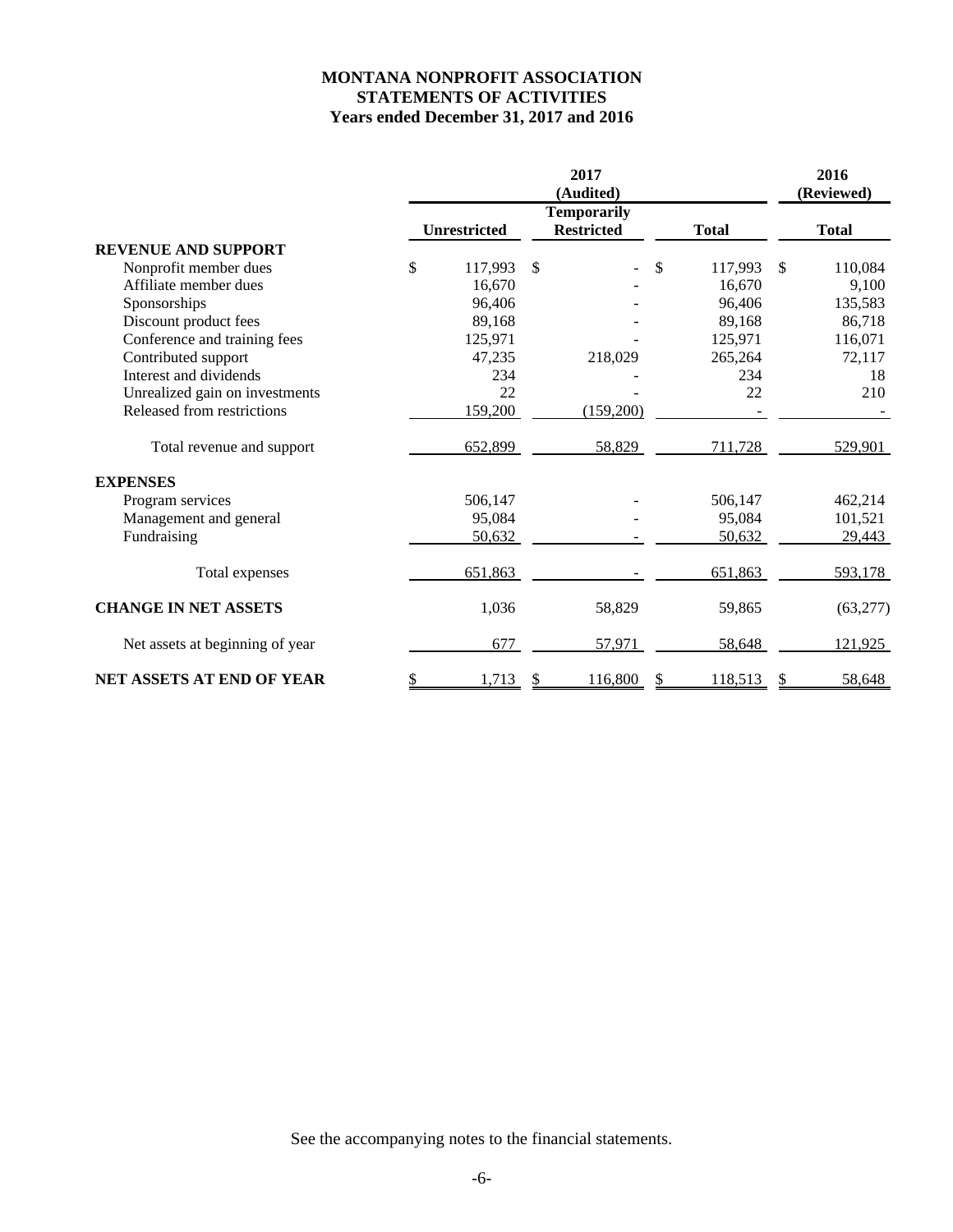## **MONTANA NONPROFIT ASSOCIATION STATEMENTS OF FUNCTIONAL EXPENSES Years ended December 31, 2017 and 2016**

|                        | Group<br><b>Buying</b> | Public<br><b>Policy</b> | Professional/<br>Organizational<br><b>Development</b> | Membership/<br><b>Communications</b> | <b>Building/</b><br><b>Shared Space</b> |      | <b>Total</b><br>Program | <b>Management</b><br>and General |    | <b>Fundraising</b> | 2017<br>Total<br>(Audited) | 2016<br><b>Total</b><br>(Reviewed) |
|------------------------|------------------------|-------------------------|-------------------------------------------------------|--------------------------------------|-----------------------------------------|------|-------------------------|----------------------------------|----|--------------------|----------------------------|------------------------------------|
| Personnel              | \$<br>8,197 \$         | $12,777$ \$             | 130,985 \$                                            | 94,162 \$                            | 5,354                                   | - \$ | 251,475 \$              | 49,236                           | -S | $41,188$ \$        | 341,899 \$                 | 285,574                            |
| Contracted services    | 16                     | 7,990                   | 125,951                                               |                                      | 5,347                                   |      | 139,304                 | 19,582                           |    | 25                 | 158,911                    | 156,519                            |
| Travel                 |                        | 3,970                   | 15,573                                                | 2,175                                |                                         |      | 21,718                  | 803                              |    | 1,376              | 23,897                     | 18,926                             |
| Occupancy              | 678                    | 1,086                   | 12,372                                                | 7,770                                | 385                                     |      | 22,291                  | 4,085                            |    | 3,073              | 29,449                     | 36,404                             |
| Property and equipment | 471                    | 652                     | 2,130                                                 | 10,580                               | 221                                     |      | 14,054                  | 9,744                            |    | 2,538              | 26,336                     | 23,521                             |
| Other                  | 6,337                  | 2,129                   | 41,459                                                | 6,978                                | 402                                     |      | 57,305                  | 11,634                           |    | 2,432              | 71,371                     | 72,234                             |
| 2017 Total (Audited)   | 15,699                 | 28,604                  | 328,470                                               | 121.665                              | 11.709                                  |      | 506,147                 | 95,084                           |    | 50,632             | 651,863                    |                                    |
| 2016 Total (Reviewed)  | 32,842                 | 9,894                   | 302,744                                               | 116,734                              |                                         |      | 462,214                 | 101,521                          |    | 29,443             |                            | 593,178                            |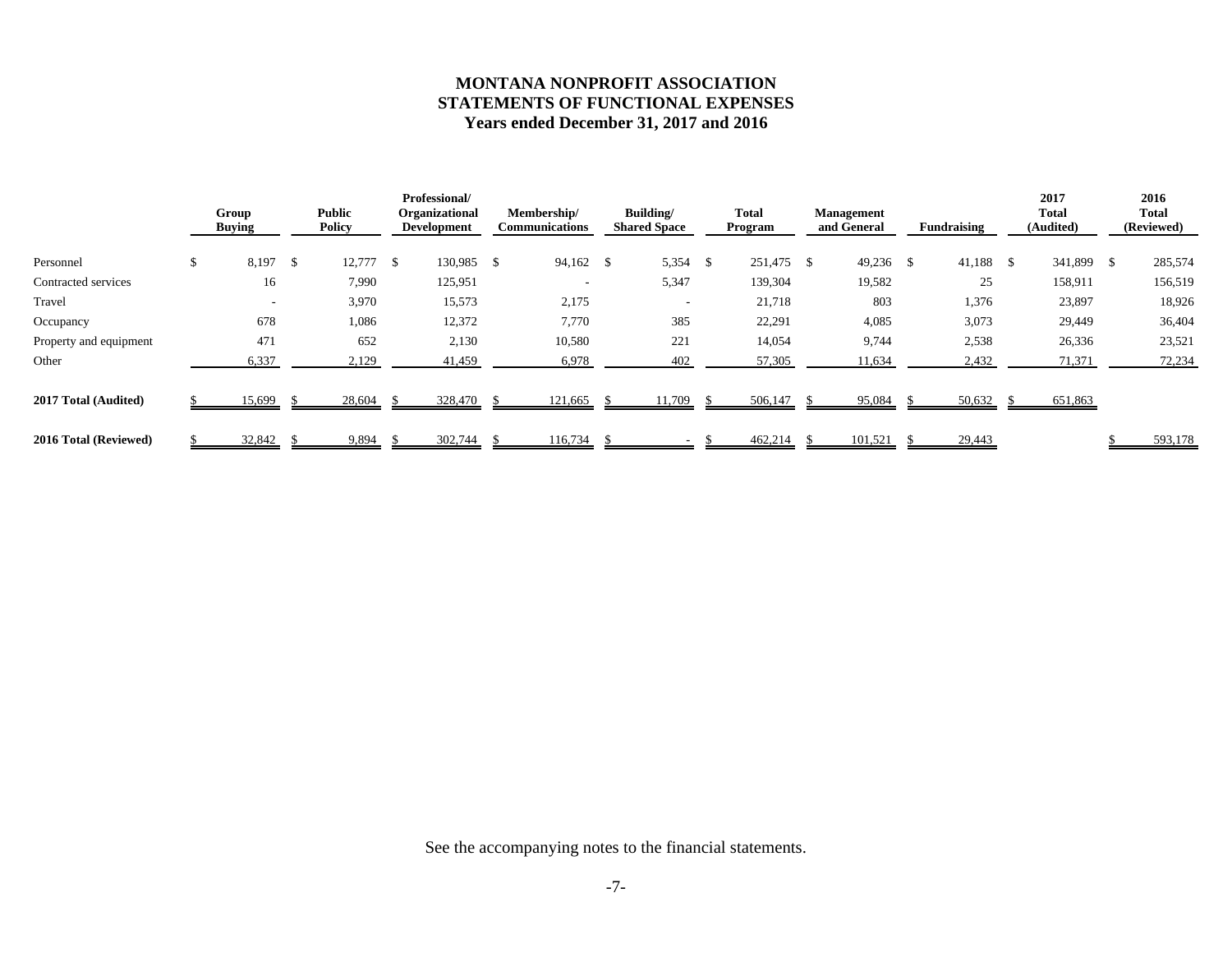## **MONTANA NONPROFIT ASSOCIATION STATEMENTS OF CASH FLOWS**

|                                                                | <b>Years ended December 31</b> |                   |                    |           |  |
|----------------------------------------------------------------|--------------------------------|-------------------|--------------------|-----------|--|
|                                                                |                                | 2017<br>(Audited) | 2016<br>(Reviewed) |           |  |
| <b>CASH FLOWS FROM OPERATING ACTIVITIES</b>                    |                                |                   |                    |           |  |
| Change in net assets                                           | \$                             | 59,865            | \$                 | (63,277)  |  |
| Adjustments to reconcile change in net assets to cash provided |                                |                   |                    |           |  |
| by operating activities:                                       |                                |                   |                    |           |  |
| Depreciation and amortization                                  |                                | 8,452             |                    | 8,248     |  |
| Unrealized gain on investments                                 |                                | (22)              |                    | (210)     |  |
| (Increase) decrease in current assets:                         |                                |                   |                    |           |  |
| Grants receivable                                              |                                | (60, 969)         |                    | 96,514    |  |
| Accounts receivable                                            |                                | (8,115)           |                    | 1,893     |  |
| Refundable unemployment reserve                                |                                | (1,000)           |                    | (1, 143)  |  |
| Prepaid expenses                                               |                                | 2,410             |                    | 7,457     |  |
| Increase (decrease) in current liabilities:                    |                                |                   |                    |           |  |
| Accounts payable                                               |                                | (5,119)           |                    | (5,828)   |  |
| Accrued payroll liabilities                                    |                                | 11,011            |                    | (13, 321) |  |
| Deferred revenue                                               |                                | 317               |                    | 2,438     |  |
| Net cash provided by operating activities                      |                                | 6,830             |                    | 32,771    |  |
| <b>CASH FLOWS FROM INVESTING ACTIVITIES</b>                    |                                |                   |                    |           |  |
| Purchases of fixed assets                                      |                                | (7,802)           |                    | (11, 377) |  |
| Net proceeds from sale of investments                          |                                | 711               |                    |           |  |
| Net cash used by investing activities                          |                                | (7,091)           |                    | (11, 377) |  |
| <b>CASH FLOWS USED BY FINANCING ACTIVITIES</b>                 |                                |                   |                    |           |  |
| Advances (repayments) on line of credit                        |                                |                   |                    | (10,019)  |  |
| NET INCREASE (DECREASE) IN CASH                                |                                | (261)             |                    | 11,375    |  |
| Cash and cash equivalents at beginning of year                 |                                | 32,035            |                    | 20,660    |  |
| CASH AND CASH EQUIVALENTS AT END OF YEAR                       | \$                             | 31,774            | <u>\$</u>          | 32,035    |  |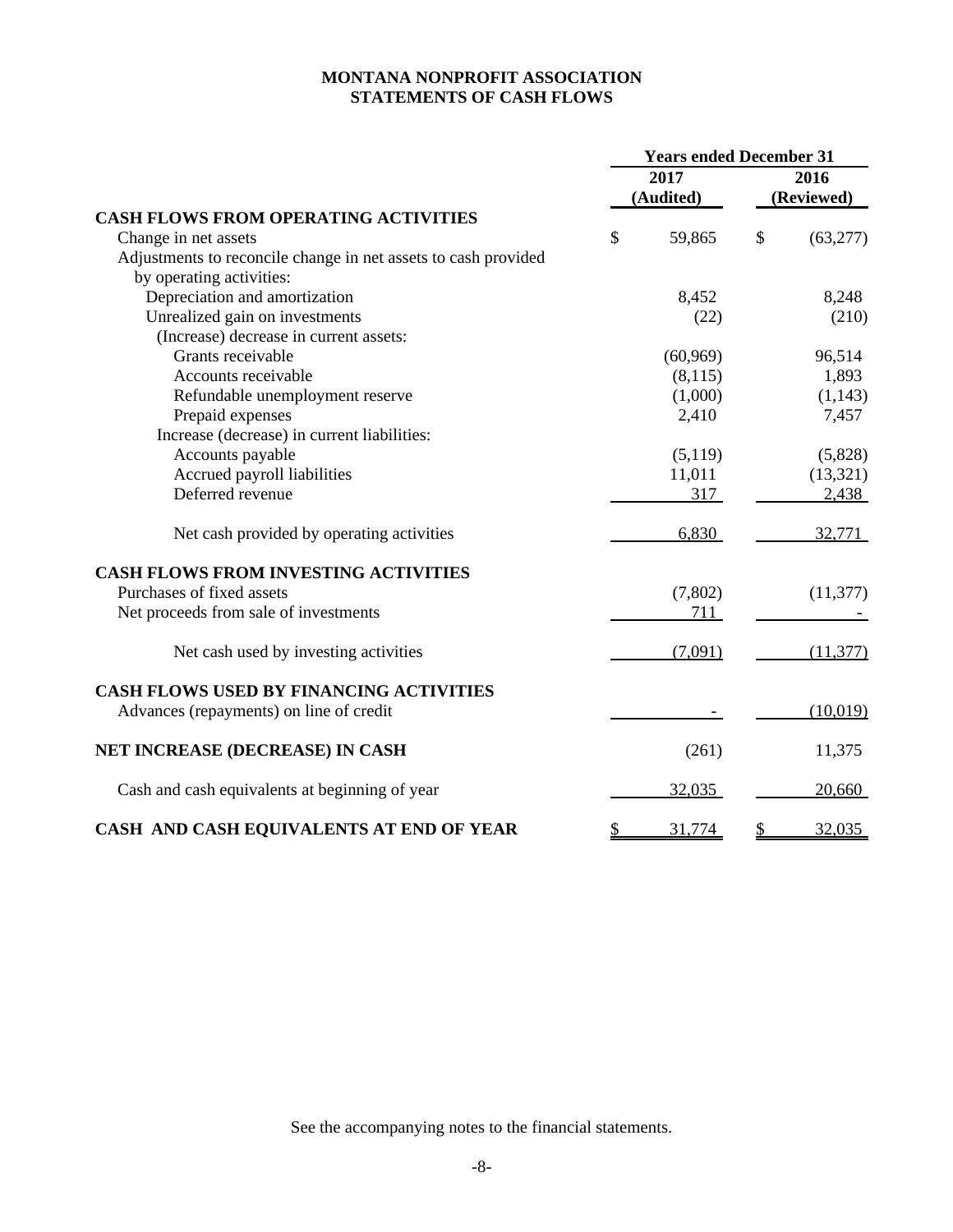#### **1. SUMMARY OF SIGNIFICANT ACCOUNTING POLICIES**

#### **Organization**

The Montana Nonprofit Association (the Association), a Montana not-for-profit Organization, is a membership organization that is organized for the following purposes: to advocate and develop public policy on sector-wide issues, to offer savings on administrative costs by offering group buying opportunities, develop organizational training and technical assistance to enhance nonprofit capacity, provide research and communications on relevant nonprofit issues, and building a network to connect and strengthen nonprofits.

### **Basis of Accounting**

The accompanying financial statements are presented in accordance with accounting principles generally accepted in the United States of America (GAAP), as codified by the Financial Accounting Standards Board. Therefore, revenues are recorded when earned and expenses are recorded when incurred.

## **Use of Estimates**

The preparation of financial statements in conformity with generally accepted accounting principles requires management to make estimates and assumptions that affect certain reported amounts and disclosures. Accordingly, actual results could differ from those estimates.

### **Cash and Cash Equivalents**

For the purposes of the statement of cash flows, the Association considers all unrestricted cash and other highly liquid investments with a maturity of less than three months as cash equivalents.

#### **Investments**

Investments are carried at fair value. Investment gains and losses are included in the statements of activities. Fair value is determined from quoted prices in established markets.

#### **Basis of Presentation**

The Association reports gifts of cash and other assets as restricted support if they are received with donor stipulations that limit the use of the donated assets. Accordingly, net assets of the Association and changes therein are classified and reported as follows:

*Unrestricted net assets* - Net assets that are not subject to donor-imposed stipulations.

*Temporarily restricted net assets* - Net assets subject to donor-imposed stipulations that will be met either by actions of the Association and/or the passage of time.

*Permanently restricted net assets* - Net assets subject to donor-imposed stipulations that they be maintained permanently by the Association. Generally, the donors of these assets permit the Association to use income earned on related investments for general or specific purposes.

Contributions of cash and other assets are reported as temporarily restricted support if they are received with donor-imposed stipulations that limit the use of the donated asset. When a donor imposed restriction expires, that is, the purpose restriction is accomplished or a stipulated time restriction ends, temporarily restricted net assets are reclassified to unrestricted net assets and reported in the statement of activities as net assets released from restrictions.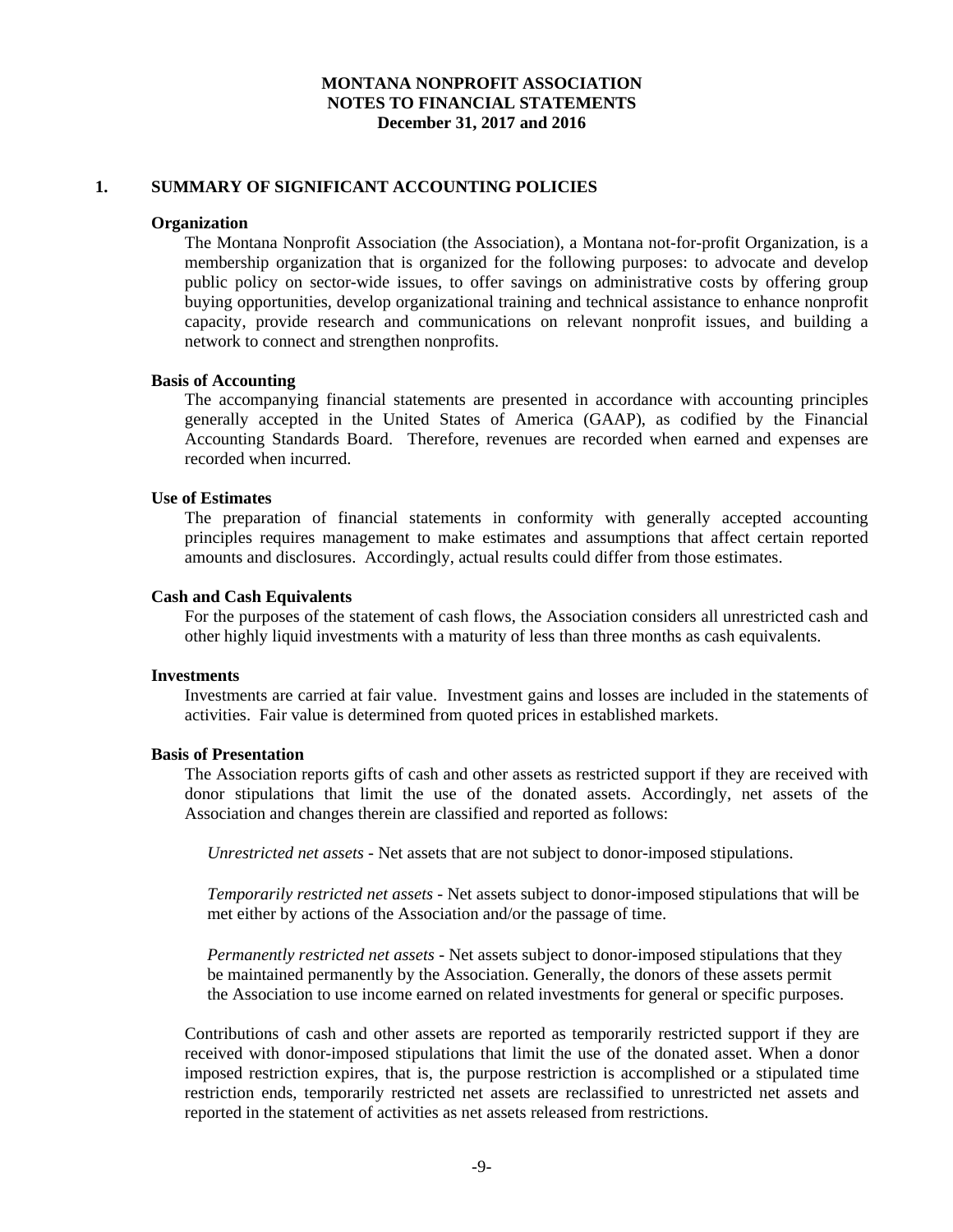#### **1. SUMMARY OF SIGNIFICANT ACCOUNTING POLICIES (Continued)**

#### **Accounts Receivable**

The Association grants credit to members for dues and to sponsors for commissions, endorsements and management fees and conference revenue. Accounts receivable consists of discounted product fees earned but not yet received as of the financial statement date and contributions receivable. Accounts and contributions receivable are stated at face value and management deems all to be collectible; accordingly, the allowance for uncollectible accounts is zero.

#### **Promises to Give**

Unconditional promises to give (i.e. grants receivable) are recognized as revenues in the period received. Unconditional promises to give that are expected to be collected within one year are recorded at net realizable value. Unconditional promises to give that are expected to be collected in more than one year are recorded at fair value, which is measured as the present value of their future cash flows, discounted at the short term treasury bill rate. Amortization of the discount is included in contribution revenue. In the absence of donor stipulations to the contrary, promises with payments due in future periods are restricted to use after the due date.

#### **Fixed Assets**

Purchased assets are carried at their historical cost. Donations of property are recorded as support at the asset's estimated fair value. Depreciation of property and equipment is computed using the straight-line method over the estimated useful lives of the assets, which range from three to seven years. Acquisitions and improvements of property and equipment of \$500 or more are capitalized. Normal repair and maintenance costs are expensed as incurred.

Software and web development costs are capitalized at cost and amortized using the straight-line method over the length of the life of the asset, generally 5 years.

Depreciation and amortization expense was \$8,452 and \$8,248 for the years ended December 31, 2017 and 2016.

#### **Deferred Revenue**

Deferred revenue represents the prorated share of the annual dues assessed to members of the Association that have been collected, but not earned.

#### **Income Taxes**

The Association is a not-for-profit organization as described in Section  $501(c)(3)$  of the Internal Revenue Code. The Association qualifies as a publicly supported organization under Internal Revenue Code Section  $170(b)(1)(A)$ , and therefore has made no provision for federal income taxes in the accompanying financial statements. The Association's information returns (Form 990) are open to examination by the IRS, generally, for three years after they were filed or the due date of the return, whichever is later.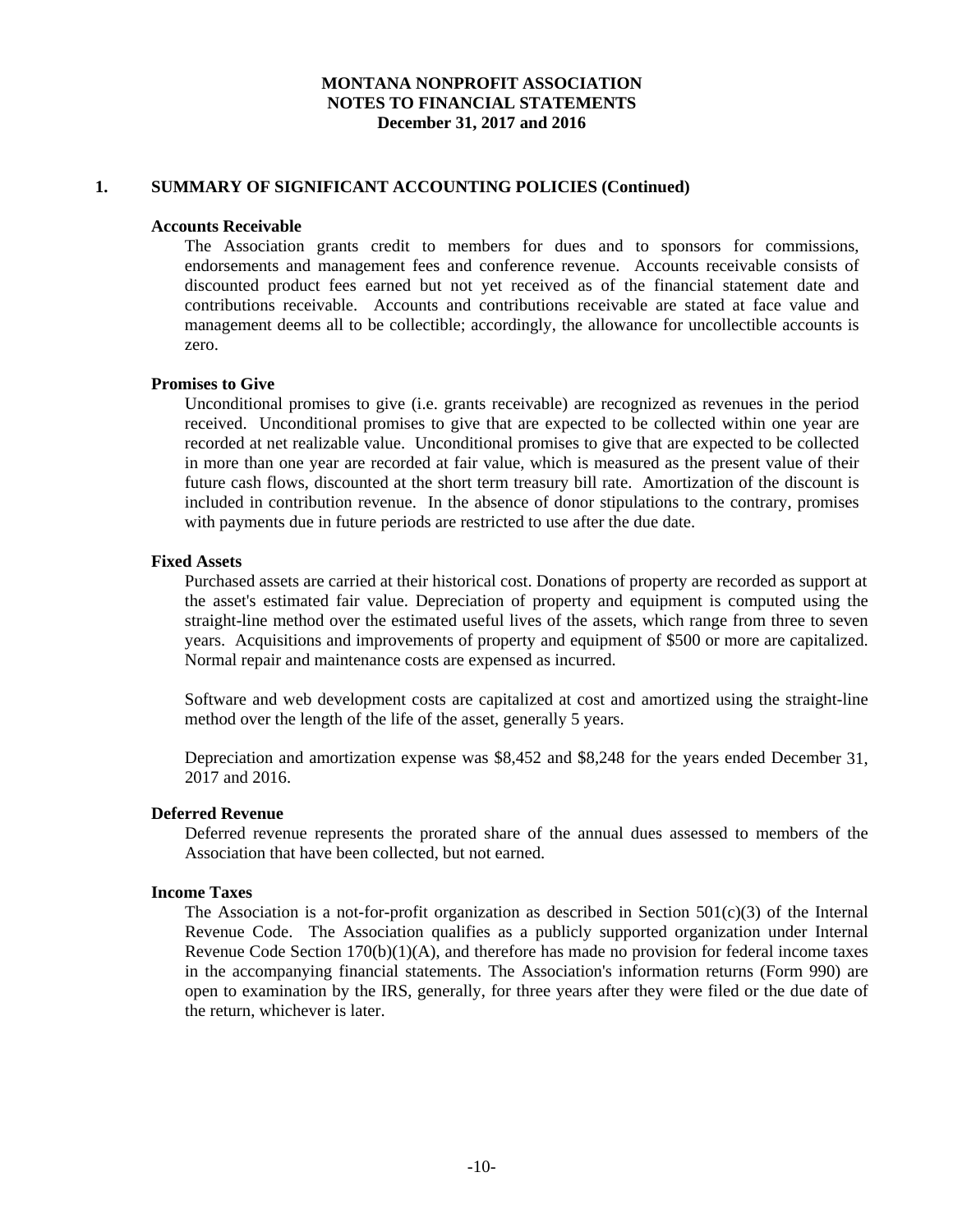## **2. CASH AND CASH EQUIVALENTS**

The Association maintains its cash in bank deposit accounts which, at times, may exceed federally insured limits. Balances held in financial institutions are insured by the Federal Deposit Insurance Corporation (FDIC) up to \$250,000 per bank, per depositor. The Association has not experienced any losses in such accounts and does not believe it is exposed to any significant credit risk on cash and cash equivalents. As of December 31, 2017 and 2016, cash and cash equivalents did not exceed federally insured limits.

## **3. RELATED PARTY**

The Association received administrative fees of \$34,201 and \$30,475 in the years ended December 31, 2017 and 2016, respectively, from the Montana Nonprofit Association Group Benefits Trust, which was established as an Internal Revenue Code section  $501(c)(9)$  VEBA trust to provide health insurance coverage for Association members and their employees.

### **4. UNEMPLOYMENT INSURANCE**

The Association maintains an unemployment program and contracts with a third party for stop-loss coverage in the event unemployment claims exceed \$30,000, up to \$90,000. The Association would be responsible for paying the first \$30,000 in claims and any costs above \$90,000 in total claims. Management is not aware of any unemployment claims. Accordingly, no liability has been recorded as of December 31, 2017 and 2016.

### **5. GRANTS RECEIVABLE**

Grants receivable as December 31, 2017 and 2016 are due as follows:

|                                                        | 2017 |          |    | 2016     |  |
|--------------------------------------------------------|------|----------|----|----------|--|
| Amounts due in:                                        |      |          |    |          |  |
| Less than one year                                     | \$   | 85,500   | \$ | 40,000   |  |
| One to five years                                      |      | 30,000   |    | 15,000   |  |
|                                                        |      | 115,500  |    | 55,000   |  |
| Less: discount to present value                        |      | (391)    |    | (860)    |  |
| Grants receivable, net of discount                     |      | 115,109  |    | 54,140   |  |
| Less: current portion                                  |      | (85,500) |    | (40,000) |  |
| Grants receivable, net of discount and current portion |      | 29,609   |    | 14,140   |  |

#### **6. RETIREMENT PLAN**

The Association has a defined contribution SEP plan. The Association makes contributions of 6% of compensation after one year of employment. The Association made contributions totaling \$7,205 and \$8,100 to the plan for the years ended December 31, 2017 and 2016, respectively.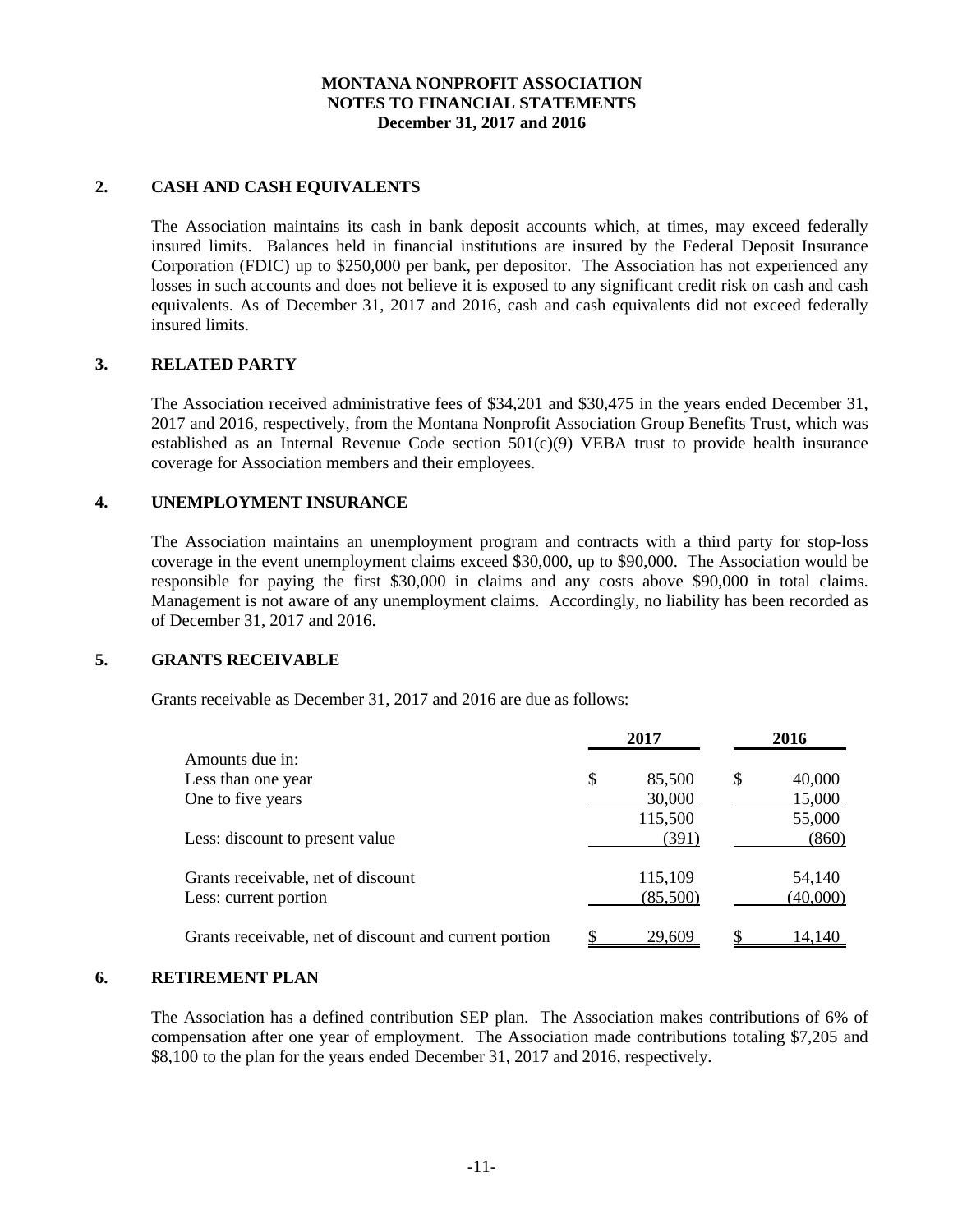## **7. FIXED ASSETS**

Fixed assets consist of the following at December 31, 2017 and 2016:

|                                                 | 2017      | 2016         |  |  |
|-------------------------------------------------|-----------|--------------|--|--|
| Computers and equipment                         | 51,084    | \$<br>49,532 |  |  |
| Software                                        | 16,500    | 16,500       |  |  |
| Website                                         | 17,256    | 11,006       |  |  |
| Less: accumulated depreciation and amortization | (61, 327) | (52, 875)    |  |  |
|                                                 | 23,513    | 24,163       |  |  |

## **8. TEMPORARILY RESTRICTED NET ASSETS**

Temporarily restricted net assets consists of assets with time and/or purpose restrictions as follows at December 31, 2017 and 2016:

|                                                      | 2017    | 2016        |  |
|------------------------------------------------------|---------|-------------|--|
| Subject to expenditure for specific purpose:         |         |             |  |
| Furniture and fixtures                               | \$      | \$<br>3.200 |  |
| Organizational development programs and activities   | 34,910  | 54,771      |  |
| Website                                              | 7.500   |             |  |
| Subject to the passage of time:                      |         |             |  |
| Grants receivable that are not restricted by donors, |         |             |  |
| but which are unavailable for expenditure until due  | 74,390  |             |  |
|                                                      | 116.800 | 2/97        |  |
|                                                      |         |             |  |

## **9. LINE OF CREDIT**

The Association maintains a revolving line of credit at First Interstate Bank in the amount of \$50,000, collateralized by the assets of the Association. The interest rate at December 31, 2017 was 4.5%. The line of credit matures January 2018. Subsequent to year end, the line of credit was renewed and maturity date was extended to January 2019 with an interest rate of 5.0%.

## **10. LEASE AGREEMENT**

The Association leased office space under a multi-year agreement through February 2017 with monthly payments of \$1,991 plus taxes and insurance. In March 2017, the Association entered into a three-year non-cancelable lease agreement for office space. The agreement requires monthly payments of \$1,925; the lease payments are indexed and adjusted each March. Lease expense was \$23,693 and \$26,339 for the years ended December 31, 2017 and 2016, respectively.